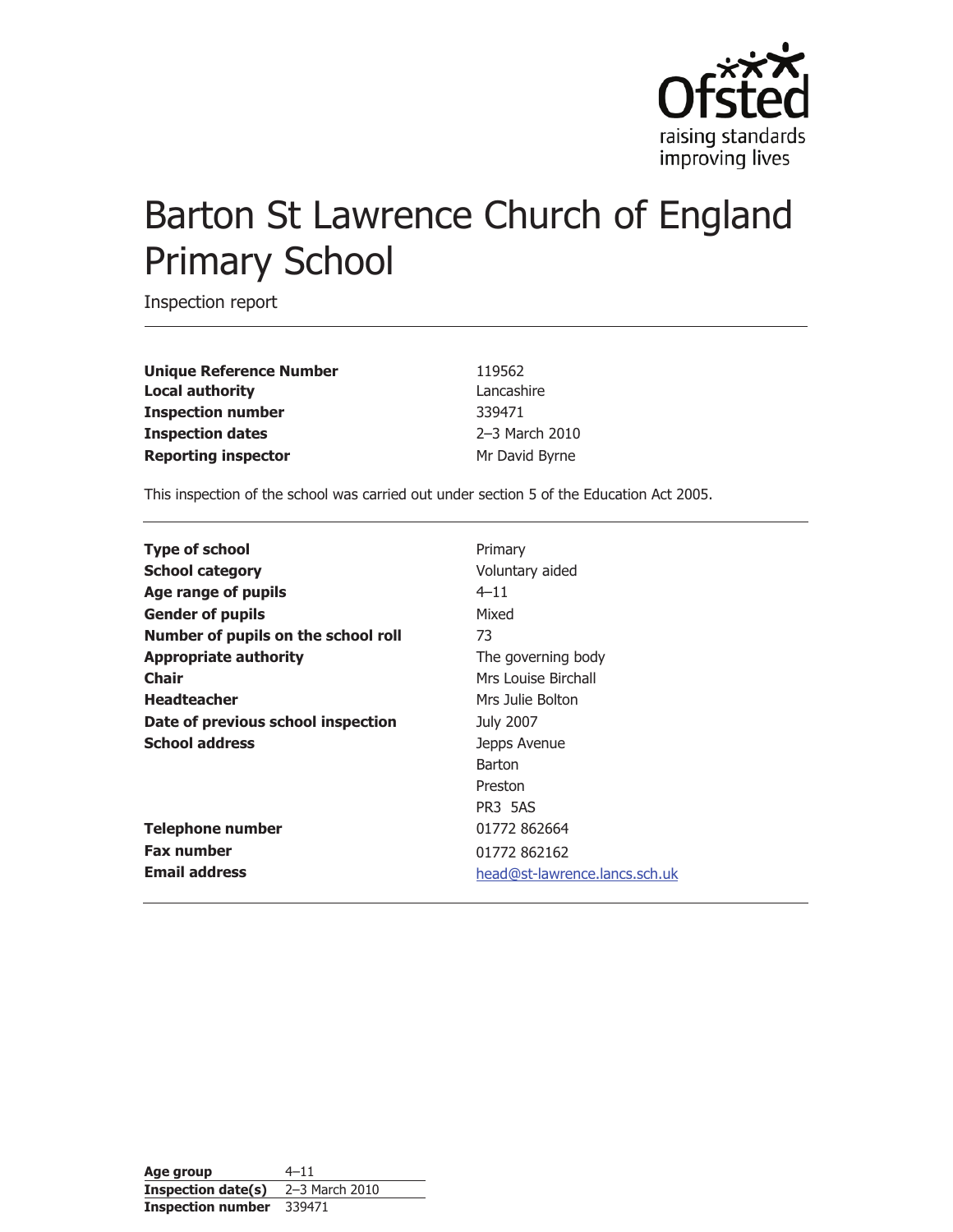The Office for Standards in Education, Children's Services and Skills (Ofsted) regulates and inspects to achieve excellence in the care of children and young people, and in education and skills for learners of all ages. It regulates and inspects childcare and children's social care, and inspects the Children and Family Court Advisory Support Service (Cafcass), schools, colleges, initial teacher training, work-based learning and skills training, adult and community learning, and education and training in prisons and other secure establishments. It rates council children's services, and inspects services for looked after children, safeguarding and child protection.

Further copies of this report are obtainable from the school. Under the Education Act 2005, the school must provide a copy of this report free of charge to certain categories of people. A charge not exceeding the full cost of reproduction may be made for any other copies supplied.

If you would like a copy of this document in a different format, such as large print or Braille, please telephone 0845 404045, or email enquiries@ofsted.gov.uk

You many copy all or parts of this document for non-commercial purposes, as long as you give details of the source and date of publication and do not alter the information in any way.

Royal Exchange Buildings St Ann's Square Manchester M2 7LA

T: 0845 404045 Textphone: 0161 618 8524 enquiries@ofsted.gov.uk www.ofsted.gov.uk



© Crown copyright 2010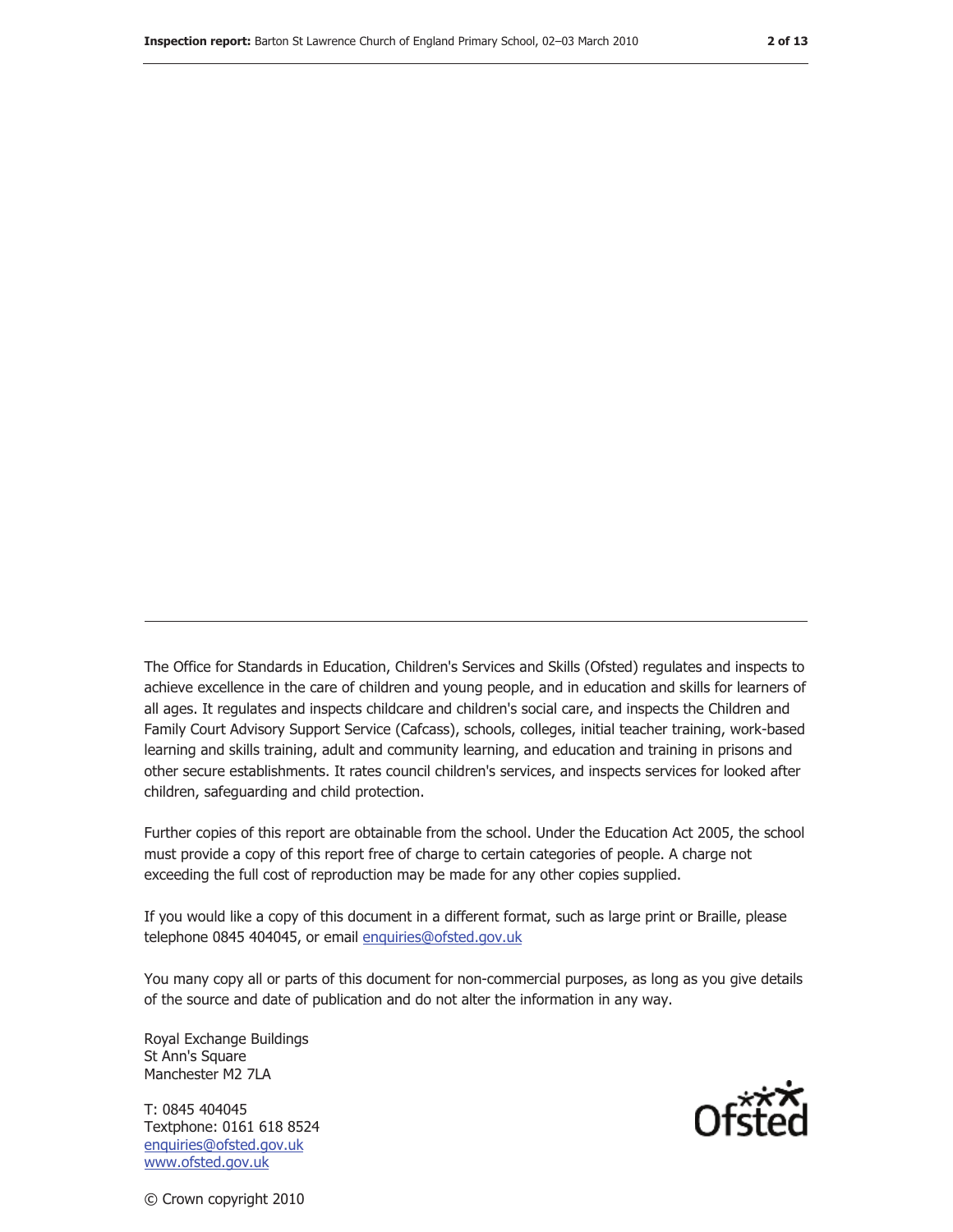# **Introduction**

This inspection was carried out by two additional inspectors, one of whom focussed solely on the quality of safeguarding. The inspectors visited seven lessons and one assembly and observed three teachers in their classrooms. Meetings were held with governors, staff and groups of pupils; approximately two fifths of inspection time was spent looking at learning including time spent observing pupils at play and in lessons. A selection of school documents were looked at, including those related to safeguarding, the progress and attainment of pupils, the curriculum, the school's development plan and the way the school evaluates its own performance. The views of parents and carers, through 41 returned inspection questionnaires, and the views of staff and pupils, were evaluated and reviewed.

The inspection team reviewed many aspects of the school's work. It looked in detail at the following:

- the progress and achievement of pupils, particularly in Key Stage 2
- $\blacksquare$  whether there are any variations in the quality of teaching
- **If the impact of assessment on learning**
- ! the accuracy of the school's self-evaluation and its contribution to school improvement.

# **Information about the school**

This is a small school. The percentage of pupils taking free school meals is below average. The proportion of pupils with special educational needs and/or disabilities is also below average although the percentage with statements of special educational needs is relatively high. An above average percentage of pupils join or leave the school at times other than normal. Since the last inspection, a new headteacher has been appointed and a privately managed Nursery has been established on site which is inspected separately by Ofsted.

The school has gained a number of awards including two Learning Excellence Awards for Good Practice for Sustainability of Modern Foreign Language across School and Innovative Practice for Thinking Skills for Writing. It also has the diocese of Blackburn Church School Distinctiveness Award, the Healthy School's Award, an Active Mark, the Quality Mark and the Eco School's Bronze Award.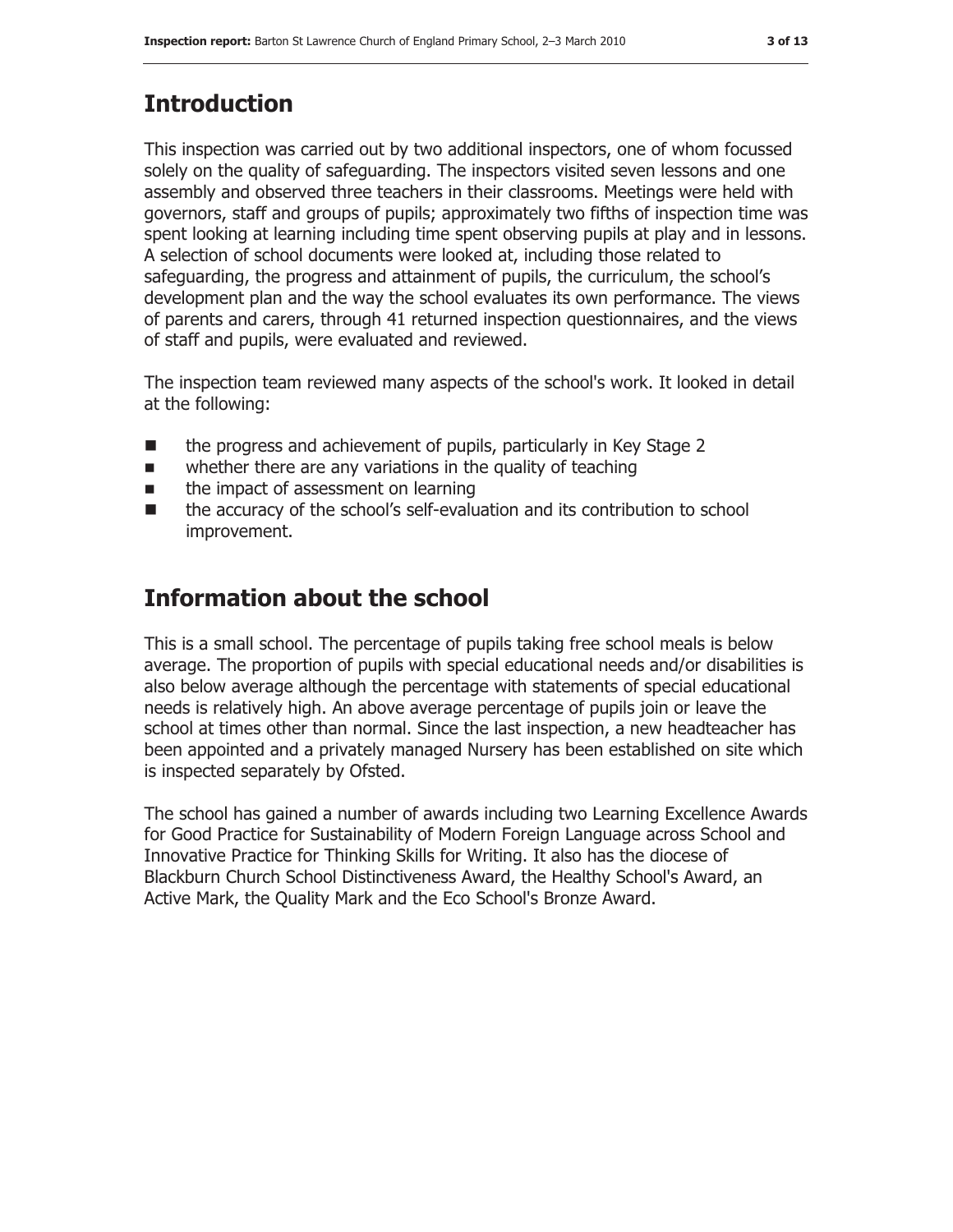**Inspection grades: 1 is outstanding, 2 is good, 3 is satisfactory and 4 is inadequate** Please turn to the glossary for a description of the grades and inspection terms

# **Inspection judgements**

#### **Overall effectiveness: how good is the school?** 1

#### **The school's capacity for sustained improvement 1** 1

#### **Main findings**

This is a fantastic school where children are encouraged to do their best in everything.' This view expressed by one parent or carer is typical of the vast majority. They are amazed by the friendly, family atmosphere and the way that the school includes everyone regardless of ability or ethnicity. Inspection findings agree with such views. Since the last inspection outstanding leadership, management and governance have improved the school significantly. Staff and pupils know exactly what is expected of them and share a desire to do as well as they can. Very accurate evaluations of itself, supported by very effective, well-thought-out assessment systems and development plans, give the school an excellent capacity for improvement. It gives excellent value for money.

Pupils thrive in a caring and secure environment which promotes very high attendance. Outstanding teaching engages pupils and the pace of learning is rapid. Exemplary care, support and guidance, including excellent procedures for safeguarding, contribute to pupils' outstanding achievement and social and emotional development. At the heart of learning is the pupils' excellent understanding of how well they are doing and how to improve. Attainment is rising rapidly across the school. From their starting points, all pupils, including those with special educational needs and/or disabilities make excellent progress and increasingly they leave Year 6 with high attainment in English, mathematics and science. An imaginative approach to what is an outstanding curriculum values the pupils' interests. It provides a wide range of interesting after-school clubs which provide many opportunities for pupils to excel, particularly in sport. While children in the Early Years Foundation Stage have an excellent start, some weaknesses in resources reduce the quality of learning in some areas.

Throughout the school, relationships are excellent. Mutual respect between pupils and adults contribute to their outstanding behaviour and excellent levels of spiritual, moral, social and cultural development. Their contribution to their school and local community is exemplary. Pupils have an outstanding understanding of the choices for living safe and healthy lives and many put this knowledge into practice. Very productive links exist with parents and carers who are encouraged to get engaged in their children's education. Pupils benefit greatly from many links with schools and institutions both locally and further afield. The schools excellent commitment to equal opportunities ensures that pupils become mature, articulate and confident young people, extremely well prepared for their next stage of education.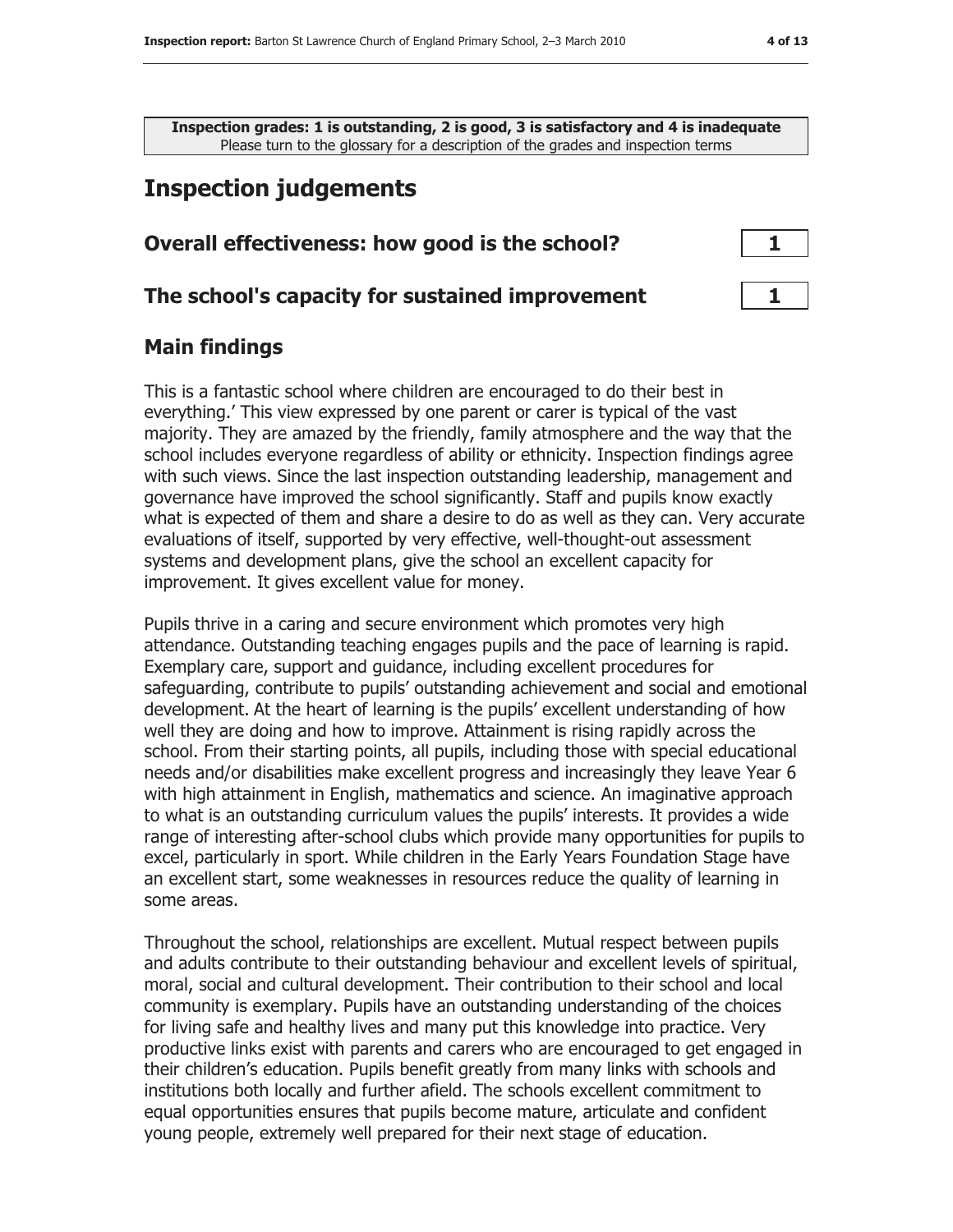# **What does the school need to do to improve further?**

Raise achievement further by improving the quality of learning resources in the Early Years Foundation Stage.

## **Outcomes for individuals and groups of pupils 1**

Pupils are proud of their school. Their care for each other is 'second to none' and their desire to do well is immense. Excellent levels of enjoyment result in high attendance. From Reception onwards, pupils display advanced levels of independence, confidently making choices and gathering information, for example, by safely using the internet. Pupils are very focused on what they have been asked to do and work extremely conscientiously. The pupils' involvement in the assessment of their work is very well embedded. This gives them an excellent understanding of how to set their own targets, which is a key factor in the rapid rise in attainment. Pupils willingly take on a wide range of responsibilities. They feel adults listen to them and respond positively to their ideas. For instance, as school councillors, they engage in decision making and are especially proud of the way they have participated in meetings with councillors from other schools.

Learning is outstanding because teachers inspire and enthuse pupils. A legacy of underachievement at Key Stage 2 has been completely removed. Challenging academic targets are met. From the pupils' starting points, achievement is outstanding. The inspection findings show that there is excellent progress in all classes. Attainment is currently above average with many examples of high attainment in writing and aspects of mathematics, and some outstanding performances in a variety of sporting events. Pupils with special educational needs and/or disabilities make excellent progress as a result of excellent teaching and gifted and talented pupils achieve extremely well.

These are the grades for pupils' outcomes

| Pupils' achievement and the extent to which they enjoy their learning          |  |
|--------------------------------------------------------------------------------|--|
| Taking into account:                                                           |  |
| Pupils' attainment <sup>1</sup>                                                |  |
| The quality of pupils' learning and their progress                             |  |
| The quality of learning for pupils with special educational needs and/or       |  |
| disabilities and their progress                                                |  |
| The extent to which pupils feel safe                                           |  |
| <b>Pupils' behaviour</b>                                                       |  |
| The extent to which pupils adopt healthy lifestyles                            |  |
| The extent to which pupils contribute to the school and wider community        |  |
| The extent to which pupils develop skills that will contribute to their future |  |
| economic well-being                                                            |  |
| Taking into account:                                                           |  |
| Pupils' attendance <sup>1</sup>                                                |  |
| The extent of pupils' spiritual, moral, social and cultural development        |  |

<sup>&</sup>lt;sup>1</sup>The grades for attainment and attendance are: 1 is high; 2 is above average; 3 is broadly average; and 4 is low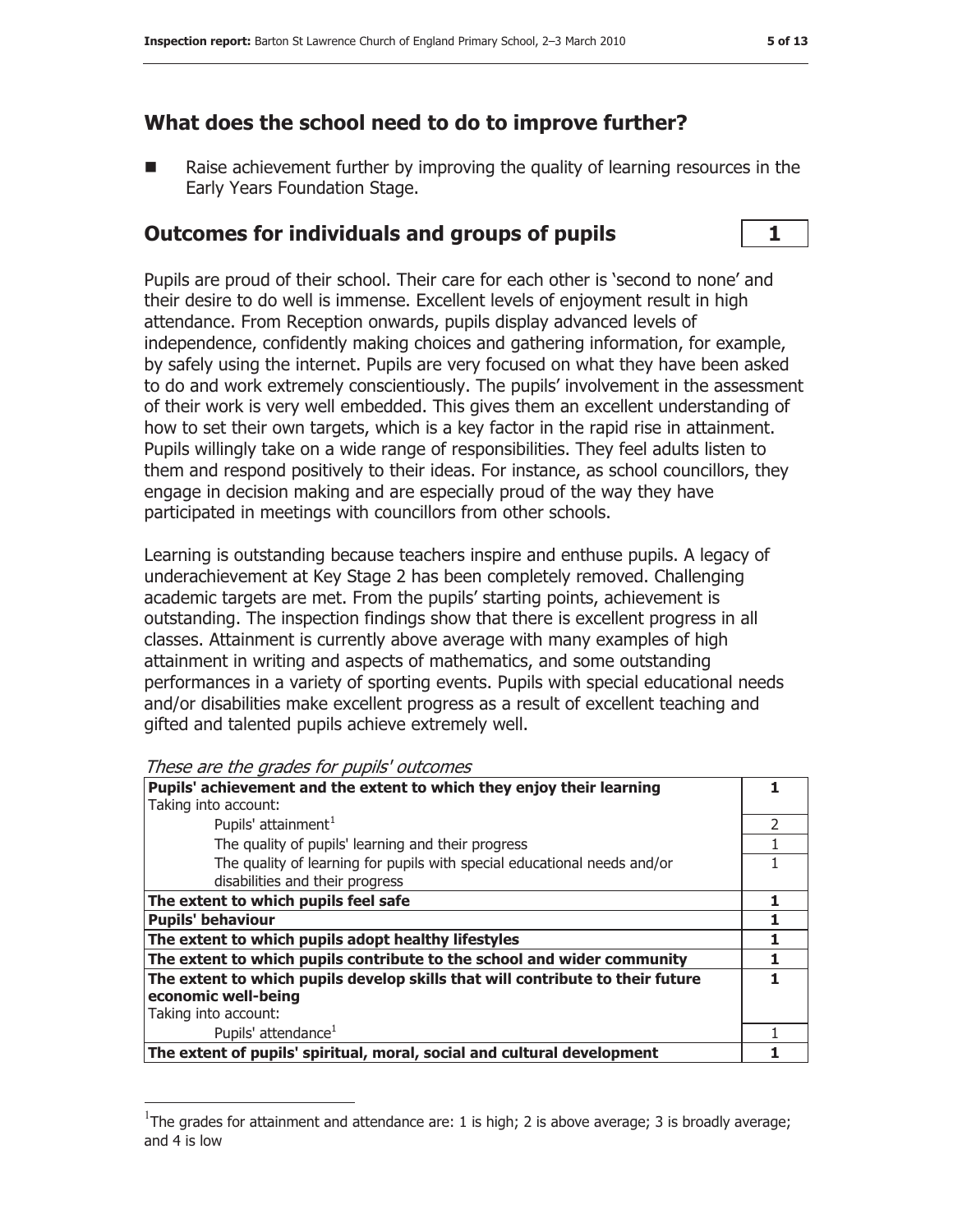# **How effective is the provision?**

Teachers know their pupils very well. They care deeply and use much energy to devise very successful ways of supporting everyone. It is not just pupils with special educational needs and/or disabilities that have work tailored to their need as everyone is treated as an individual within the mixed-age classes. Pupils are given very clear guidance in lessons and expectations are crystal clear. Through the excellent use of assessment information, each pupil knows how well they have done and where they can improve. Marking is of a high quality. Pupils confidently talk of their National Curriculum levels without fear or threat and say this knowledge motivates them to do better.

The school embraces innovative curriculum design which really benefits learning. The emphasis on developing skills alongside exploring the interests of pupils generates very focused yet exciting learning. Excellent communication with parents and carers about each half-term's topic offers opportunities for them to get involved too. Visits to a local factory, hatching quail eggs, walking to local hilltops have all recently inspired pupils. End of topic celebrations, for example, the 'Ugly Bug Ball' to complete a unit on mini-beasts, cleverly reinforces what has been learnt. Excellent sporting provision, coupled with regular involvements in drama and dance, gives everyone a chance to shine. Learning outdoors is highly valued with staff making best use of mundanely resourced school grounds.

A quotation from one parent or carer that the school is, '....safe, welcoming and encourages healthy, happy children', accurately reflects the high quality care and support that it provides. Pupils say they always have someone to turn to. Their very caring attitudes are successfully nurtured, by, for example, training older pupils to be 'buddies' and help younger ones. Transition arrangements are carefully planned through excellent partnerships formed with the on-site Nursery, local high schools and networking with local primaries.

| These are the grades for the quality of provision                        |  |
|--------------------------------------------------------------------------|--|
| The quality of teaching                                                  |  |
| Taking into account:                                                     |  |
| The use of assessment to support learning                                |  |
| The extent to which the curriculum meets pupils' needs, including, where |  |
| relevant, through partnerships                                           |  |
| The effectiveness of care, guidance and support                          |  |

These are the grades for the quality of provision

# **How effective are leadership and management?**

The headteacher leads and manages the school extremely well. Staff morale is very high and everyone is enthusiastic about the direction of the school. Everyone involved in the school is empowered to offer an opinion and contribute to it in some way. The school greatly values the involvement of parents and carers and this benefits pupils enormously. Excellent links with other schools, outside agencies and the local authority contribute to high-quality systems for school improvement.

The governing body is very effective. It is perceptive and understands fully its role in making sure all statutory requirements are met and weaknesses are tackled. There is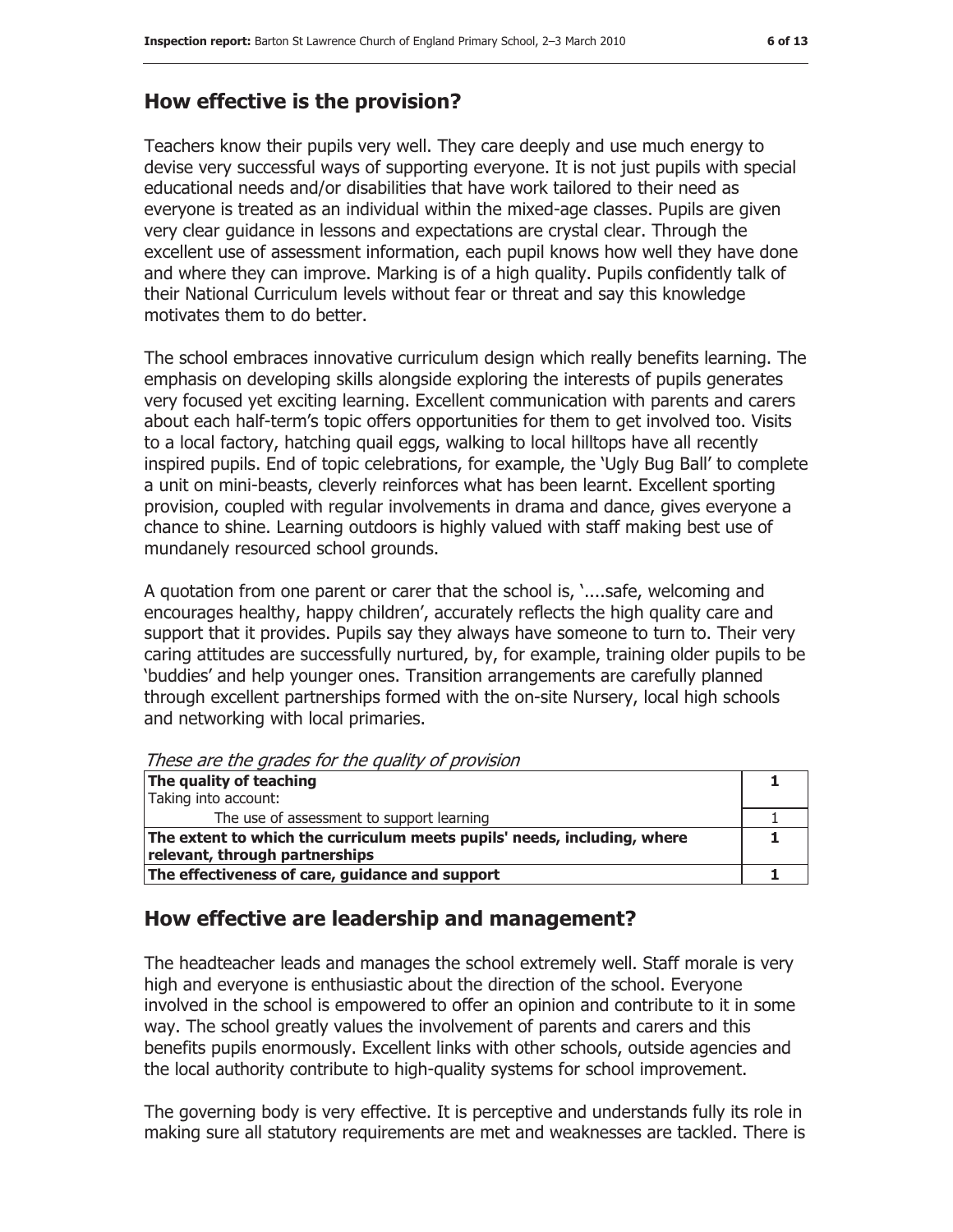a unanimous commitment to promoting equality and avoiding any form of discrimination. Safeguarding procedures are meticulously applied and ensure that pupils are safe at all times. All risks are considered, and sensible but rigorous action taken to remove them. The effectiveness of the school's contribution to community cohesion has some excellent features, particularly with regard to its contribution to its local area. The school is in the process of establishing a systematic way of monitoring the effectiveness of its community cohesion policy. Financially, the school is secure and extremely well managed to gain best value from its income.

These are the grades for the leadership and management

| The effectiveness of leadership and management in embedding ambition and<br>driving improvement<br>Taking into account:                                             |  |
|---------------------------------------------------------------------------------------------------------------------------------------------------------------------|--|
| The leadership and management of teaching and learning                                                                                                              |  |
| The effectiveness of the governing body in challenging and supporting the<br>school so that weaknesses are tackled decisively and statutory responsibilities<br>met |  |
| The effectiveness of the school's engagement with parents and carers                                                                                                |  |
| The effectiveness of partnerships in promoting learning and well-being                                                                                              |  |
| The effectiveness with which the school promotes equality of opportunity and<br>tackles discrimination                                                              |  |
| The effectiveness of safeguarding procedures                                                                                                                        |  |
| The effectiveness with which the school promotes community cohesion                                                                                                 |  |
| The effectiveness with which the school deploys resources to achieve value for<br>money                                                                             |  |

# **Early Years Foundation Stage**

'I feel that the school meets both the educational and social needs for my child and could not be happier with my child's progress.' This comment from one parent sums up parents' opinions well and epitomises the high quality of education provided. Excellent leadership and management have created a highly effective unit in which caters for each child. Staff provide high levels of challenge to extend children beyond their relatively advanced starting points. Consequently, children make rapid progress and most start Year 1 with a high level of attainment.

Excellent links with parents and also with the on-site Nursery results in excellent partnerships that benefit children. Imaginative activities inspire children to have fun. Whether it is in the 'witches den' indoors or sailing away on an improvised 'pirate ship' outdoors, children develop very well in all areas of learning. Children are bursting with curiosity and clearly enjoy sharing and working with others. A touch of formality is also built into each day. Adult-led sessions on phonics, for example, give children very good guidance on how to read and write sounds and encourage them to 'have a go at writing'. Although resources are suitable for most aspects of learning, some are lacking in quality. Ambitious plans to develop the outdoor learning area are imminent, but indoors, some resources are rather limited, for example, for learning through information and communication technology. Teaching and support staff do a super job with what they have, but they cannot provide some of the learning experiences that they would ideally like to. The welfare and progress of children are carefully monitored and all aspects of safeguarding are in place.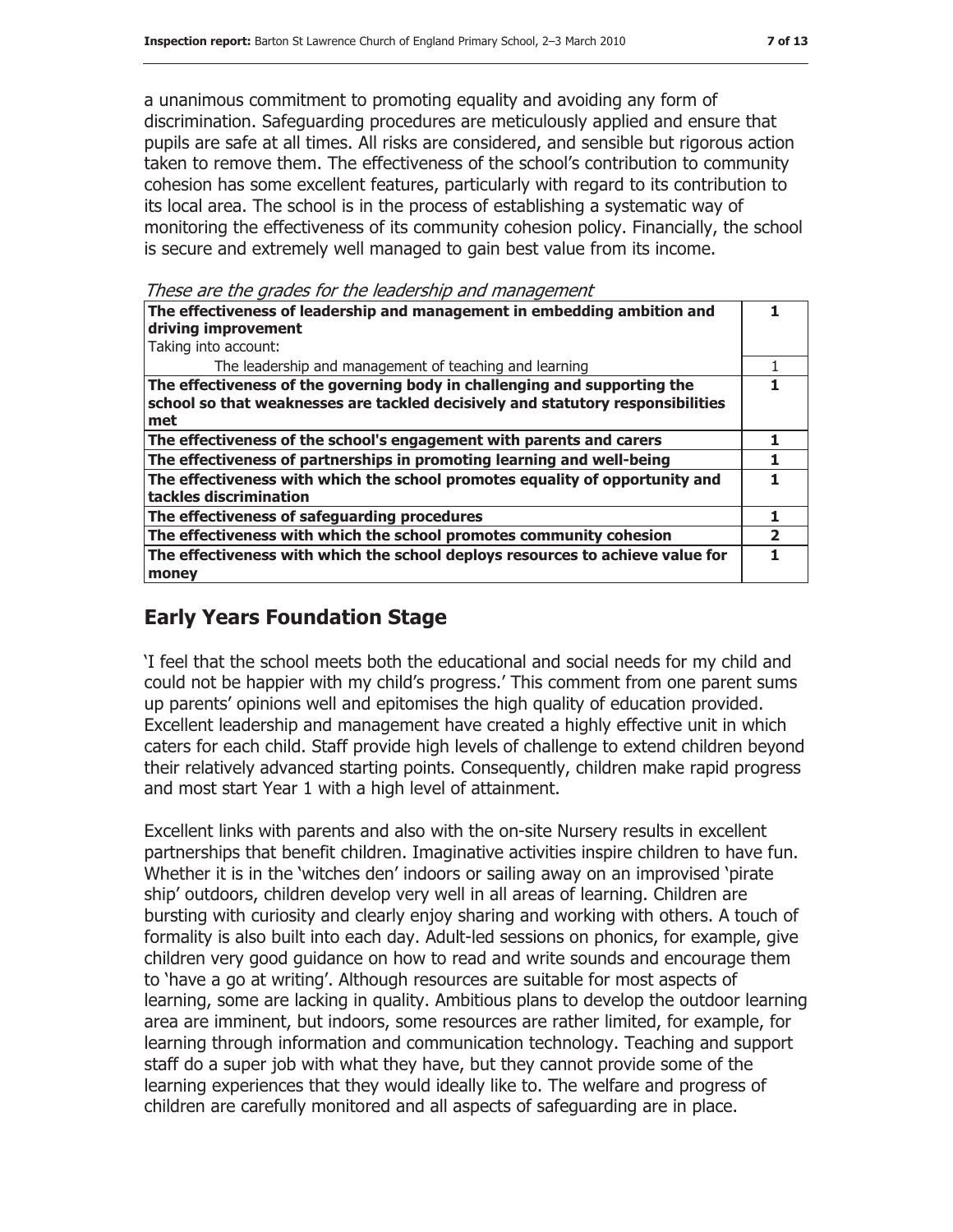| These are the grades for the Early Years Foundation Stage                    |  |
|------------------------------------------------------------------------------|--|
| <b>Overall effectiveness of the Early Years Foundation stage</b>             |  |
| Taking into account:                                                         |  |
| Outcomes for children in the Early Years Foundation Stage                    |  |
| The quality of provision in the Early Years Foundation Stage                 |  |
| The effectiveness of leadership and management in the Early Years Foundation |  |
| <b>Stage</b>                                                                 |  |

These are the grades for the Early Years Foundation Stage

#### **Views of parents and carers**

Parents and carers are very positive about the quality of education their children receive with very few having any concerns. The vast majority feel that the school is very caring and that children do very well. Staff are seen as being very approachable and as keeping them well informed. The quality of teaching is highly praised and the impact of the new headteacher very much valued. Links with the community and the range of sporting and extra-curricular events are mentioned in a very positive light. One or two parents were unsure about some aspects of security and playground supervision. The inspection findings indicate that the positive comments of parents are very much upheld. The concerns expressed are not founded in the evidence gathered. The school has a very rigorous approach to safeguarding and security and playground supervision outdoors is by two staff members who minimise risk.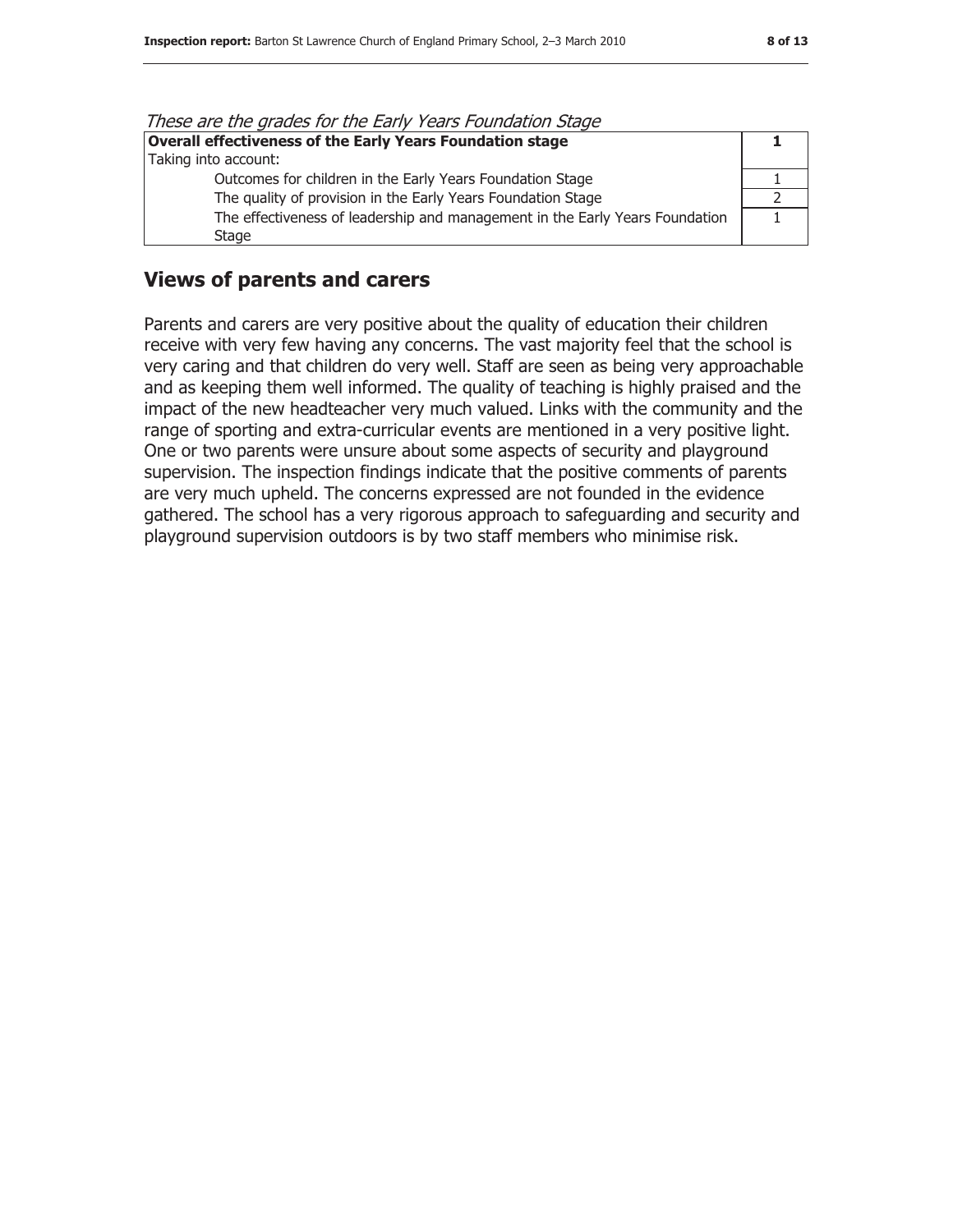# **Responses from parents and carers to Ofsted's questionnaire**

Ofsted invited all the registered parents and carers of pupils registered at Barton St Lawrence Church of England Primary School to complete a questionnaire about their views of the school. In the questionnaire, parents and carers were asked to record how strongly they agreed with 13 statements about the school.

The inspector received 41 completed questionnaires by the end of the on-site inspection. In total, there are 73 pupils registered at the school.

| <b>Statements</b>                                                                                                                                                                                                                                       | <b>Strongly</b><br>agree |               | <b>Agree</b>   |               | <b>Disagree</b> |                | <b>Strongly</b><br>disagree |                         |
|---------------------------------------------------------------------------------------------------------------------------------------------------------------------------------------------------------------------------------------------------------|--------------------------|---------------|----------------|---------------|-----------------|----------------|-----------------------------|-------------------------|
|                                                                                                                                                                                                                                                         | <b>Total</b>             | $\frac{0}{0}$ | <b>Total</b>   | $\frac{0}{0}$ | <b>Total</b>    | $\frac{0}{0}$  | <b>Total</b>                | $\mathbf{O}/\mathbf{O}$ |
| My child enjoys school                                                                                                                                                                                                                                  | 32                       | 78            | 6              | 15            | $\mathcal{L}$   | 5              | $\mathbf{0}$                | $\mathbf{0}$            |
| The school keeps my child<br>safe                                                                                                                                                                                                                       | 32                       | 78            | $\overline{7}$ | 17            | $\overline{2}$  | 5              | $\Omega$                    | $\mathbf{0}$            |
| The school informs me about<br>my child's progress                                                                                                                                                                                                      | 29                       | 71            | 12             | 29            | $\Omega$        | $\mathbf{0}$   | $\mathbf{0}$                | $\mathbf{0}$            |
| My child is making enough<br>progress at this school                                                                                                                                                                                                    | 33                       | 80            | $\overline{7}$ | 17            | $\mathbf{1}$    | 2              | $\mathbf{0}$                | $\mathbf{0}$            |
| The teaching is good at this<br>school                                                                                                                                                                                                                  | 34                       | 83            | $\overline{7}$ | 17            | $\mathbf{0}$    | $\mathbf{0}$   | $\mathbf{0}$                | $\mathbf{0}$            |
| The school helps me to<br>support my child's learning                                                                                                                                                                                                   | 33                       | 80            | 6              | 15            | $\overline{2}$  | 5              | $\Omega$                    | $\mathbf{0}$            |
| The school helps my child to<br>have a healthy lifestyle                                                                                                                                                                                                | 34                       | 83            | 6              | 15            | $\mathbf{1}$    | $\overline{2}$ | $\mathbf 0$                 | 0                       |
| The school makes sure that<br>my child is well prepared for<br>the future (for example<br>changing year group,<br>changing school, and for<br>children who are finishing<br>school, entering further or<br>higher education, or entering<br>employment) | 27                       | 66            | 10             | 24            | $\mathbf{1}$    | $\overline{2}$ | 0                           | 0                       |
| The school meets my child's<br>particular needs                                                                                                                                                                                                         | 31                       | 76            | 9              | 22            | $\mathbf{1}$    | 2              | 0                           | 0                       |
| The school deals effectively<br>with unacceptable behaviour                                                                                                                                                                                             | 28                       | 68            | 13             | 32            | $\Omega$        | $\mathbf{0}$   | $\Omega$                    | $\Omega$                |
| The school takes account of<br>my suggestions and<br>concerns                                                                                                                                                                                           | 28                       | 68            | 11             | 27            | $\overline{2}$  | 5              | 0                           | 0                       |
| The school is led and<br>managed effectively                                                                                                                                                                                                            | 33                       | 80            | $\overline{7}$ | 17            | 0               | 0              | $\mathbf 0$                 | 0                       |
| Overall, I am happy with my<br>child's experience at this<br>school                                                                                                                                                                                     | 35                       | 85            | 4              | 10            | 2               | 5              | $\mathbf{0}$                | 0                       |

The table above summarises the responses that parents and carers made to each statement. The percentages indicate the proportion of parents and carers giving that response out of the total number of completed questionnaires. Where one or more parents and carers chose not to answer a particular question, the percentages will not add up to 100%.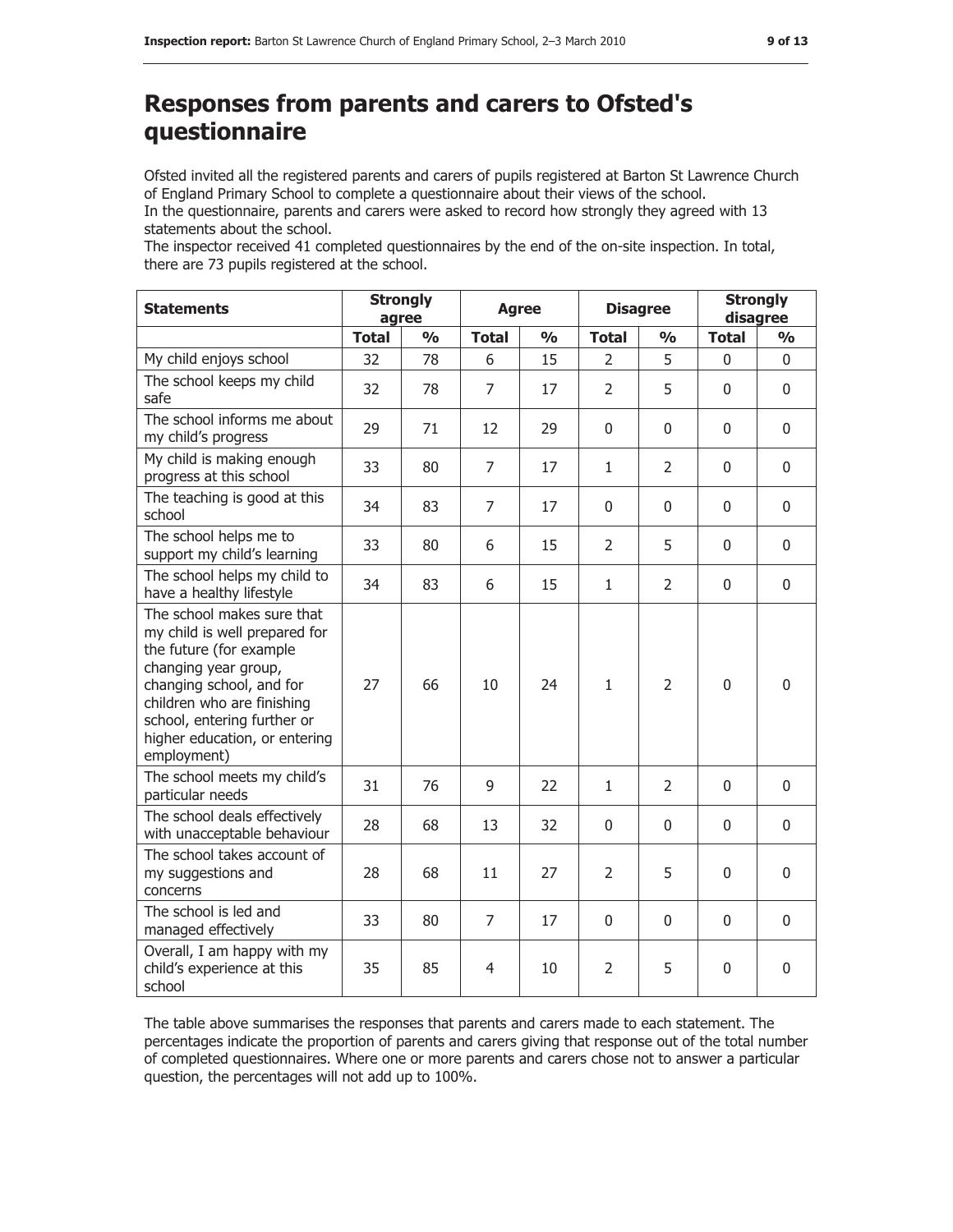# **Glossary**

# **What inspection judgements mean**

| <b>Grade</b> | <b>Judgement</b> | <b>Description</b>                                                                                                                                                                                                               |
|--------------|------------------|----------------------------------------------------------------------------------------------------------------------------------------------------------------------------------------------------------------------------------|
| Grade 1      | Outstanding      | These features are highly effective. An outstanding<br>school provides exceptionally well for all its pupils'<br>needs.                                                                                                          |
| Grade 2      | Good             | These are very positive features of a school. A school<br>that is good is serving its pupils well.                                                                                                                               |
| Grade 3      | Satisfactory     | These features are of reasonable quality. A<br>satisfactory school is providing adequately for its<br>pupils.                                                                                                                    |
| Grade 4      | Inadequate       | These features are not of an acceptable standard. An<br>inadequate school needs to make significant<br>improvement in order to meet the needs of its pupils.<br>Ofsted inspectors will make further visits until it<br>improves. |

### **Overall effectiveness of schools inspected between September 2007 and July 2008**

|                          | Overall effectiveness judgement (percentage of schools) |      |                     |                   |
|--------------------------|---------------------------------------------------------|------|---------------------|-------------------|
| <b>Type of</b><br>school | <b>Outstanding</b>                                      | Good | <b>Satisfactory</b> | <b>Inadequate</b> |
| Nursery schools          | 39                                                      | 58   | 3                   |                   |
| Primary schools          | 13                                                      | 50   | 33                  |                   |
| Secondary<br>schools     | 17                                                      | 40   | 34                  | 9                 |
| Sixth forms              | 18                                                      | 43   | 37                  | າ                 |
| Special schools          | 26                                                      | 54   | 18                  |                   |
| Pupil referral<br>units  |                                                         | 55   | 30                  |                   |
| All schools              | 15                                                      | 49   | 32                  |                   |

New school inspection arrangements were introduced on 1 September 2009. This means that inspectors now make some additional judgements that were not made previously.

The data in the table above were reported in The Annual Report of Her Majesty's Chief Inspector of Education, Children's Services and Skills 2007/08.

Percentages are rounded and do not always add exactly to 100. Secondary school figures include those that have sixth forms, and sixth form figures include only the data specifically for sixth form inspection judgements.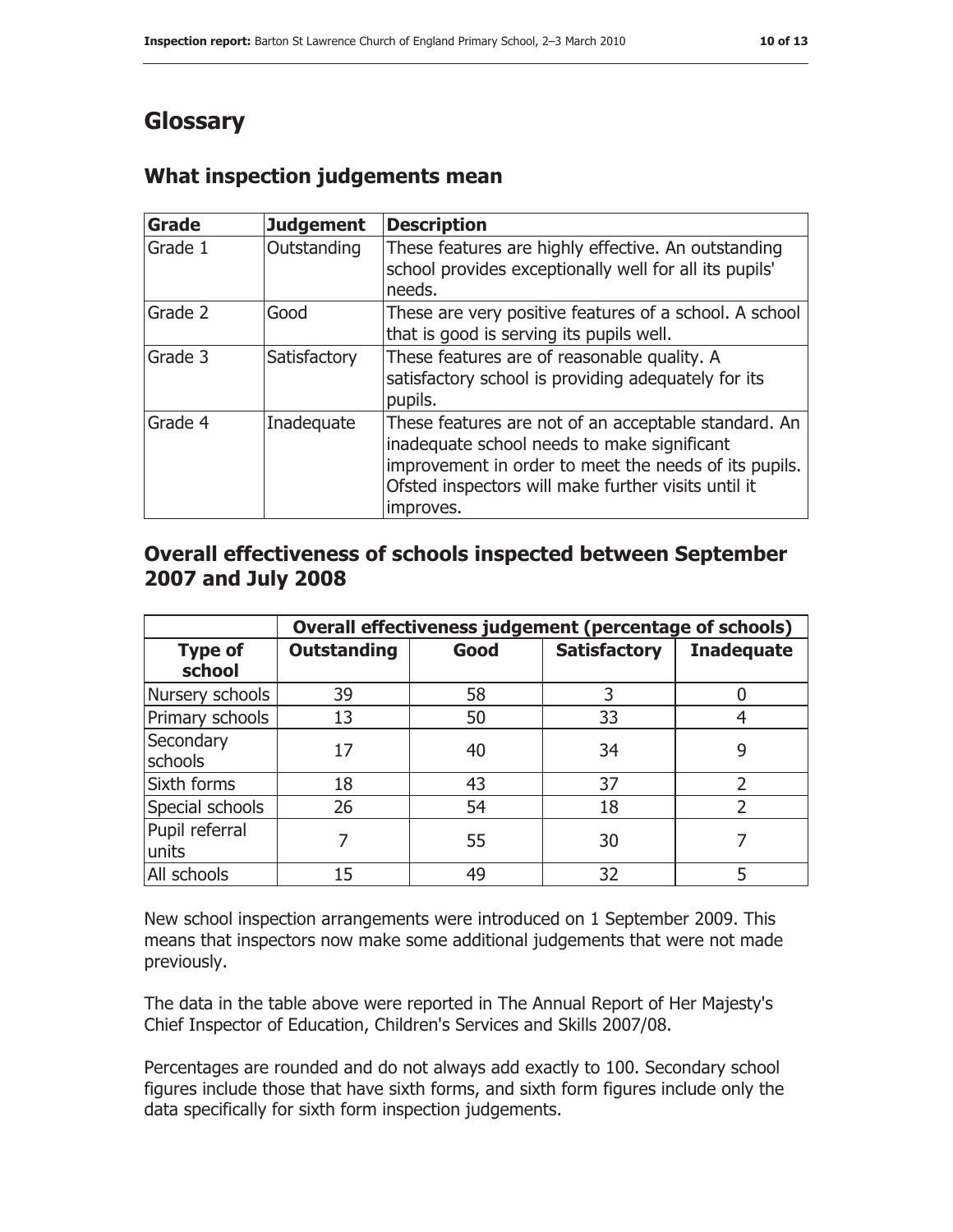# **Common terminology used by inspectors**

| Achievement:               | the progress and success of a pupil in their<br>learning, development or training.                                                                                                                                                                                                                                                          |  |  |
|----------------------------|---------------------------------------------------------------------------------------------------------------------------------------------------------------------------------------------------------------------------------------------------------------------------------------------------------------------------------------------|--|--|
| Attainment:                | the standard of the pupils' work shown by test<br>and examination results and in lessons.                                                                                                                                                                                                                                                   |  |  |
| Capacity to improve:       | the proven ability of the school to continue<br>improving. Inspectors base this judgement on<br>what the school has accomplished so far and on<br>the quality of its systems to maintain<br>improvement.                                                                                                                                    |  |  |
| Leadership and management: | the contribution of all the staff with<br>responsibilities, not just the headteacher, to<br>identifying priorities, directing and motivating staff<br>and running the school.                                                                                                                                                               |  |  |
| Learning:                  | how well pupils acquire knowledge, develop their<br>understanding, learn and practise skills and are<br>developing their competence as learners.                                                                                                                                                                                            |  |  |
| Overall effectiveness:     | inspectors form a judgement on a school's overall<br>effectiveness based on the findings from their<br>inspection of the school. The following<br>judgements, in particular, influence what the<br>overall effectiveness judgement will be.                                                                                                 |  |  |
|                            | The school's capacity for sustained<br>ш<br>improvement.<br>Outcomes for individuals and groups of<br>ш<br>pupils.<br>$\blacksquare$ The quality of teaching.<br>The extent to which the curriculum meets<br>ш<br>pupils' needs, including, where relevant,<br>through partnerships.<br>The effectiveness of care, guidance and<br>support. |  |  |
| Progress:                  | the rate at which pupils are learning in lessons<br>and over longer periods of time. It is often<br>measured by comparing the pupils' attainment at<br>the end of a key stage with their attainment when<br>they started.                                                                                                                   |  |  |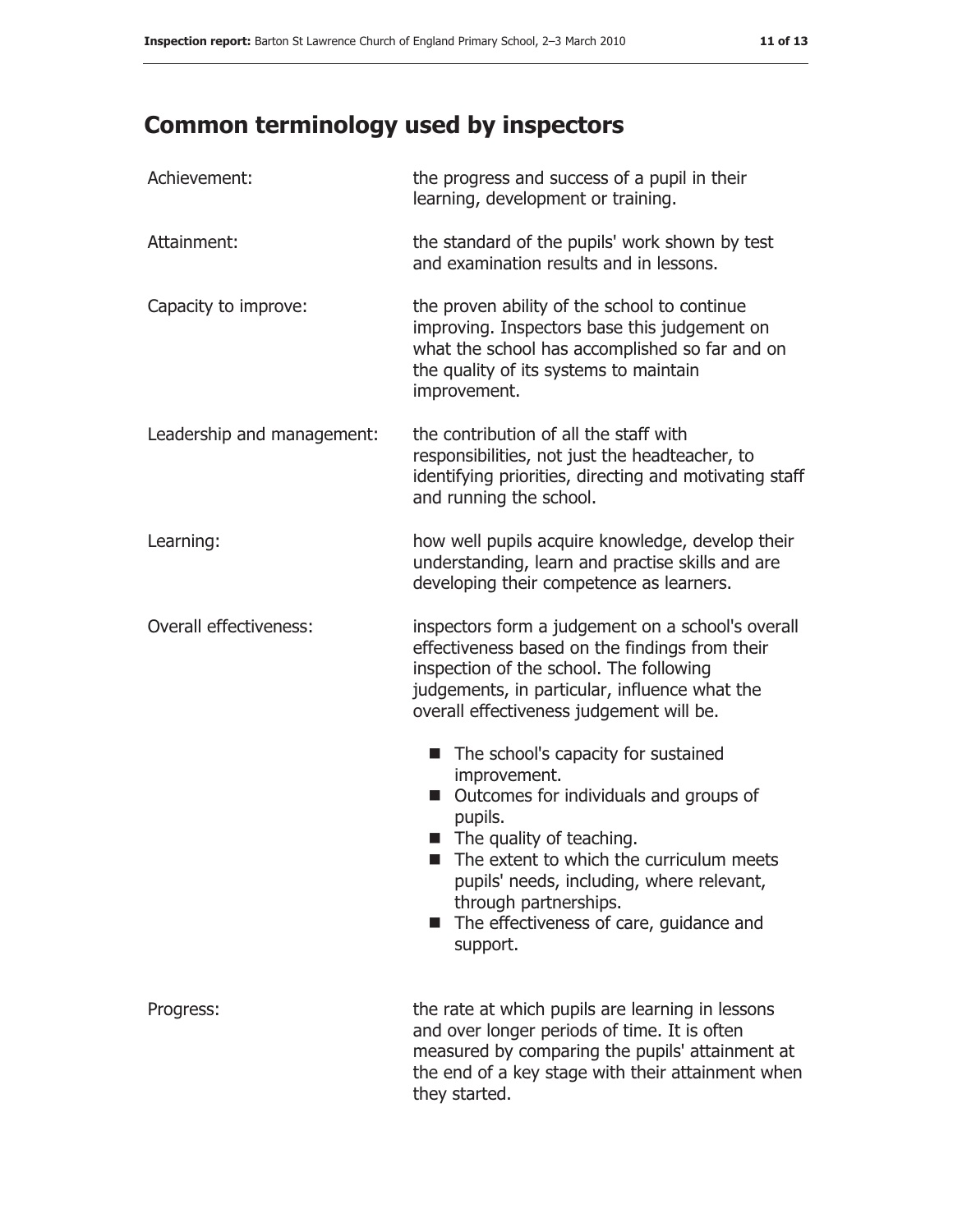**This letter is provided for the school, parents and carers to share with their children. It describes Ofsted's main findings from the inspection of their school.**



4 March 2010

Dear Pupils

#### **Inspection of Barton St Lawrence Church of England Primary School, Preston, PR3 5AS**

Yours is an outstanding school. This does not mean it is perfect and there is always more to be done, but you are given an excellent opportunity to do well later in life. You are taught exceedingly well and receive excellent care, support and guidance. You make outstanding progress in lessons and your behaviour is excellent. The exciting things that you do in school, including a superb range of sporting activities, makes school a fun place for you to be. The many smiles I saw and the laughter I heard in lessons, at playtime and during lunch showed me how much you enjoy school. Your knowledge of how to eat sensibly and the importance of exercise sets you up well to remain fit and healthy in future.

It was very impressive to see how well you understand your own achievement and can explain what your next steps are to get better. This is an important reason why so many of you work very hard and are driven to do as well as possible. You are right when you say that you are secure; the school is very good at keeping you safe at all times. In the Reception, children all make an excellent start to their school life but I feel that some resources indoors and outdoors lack the high quality that children deserve. I have asked the school to seek ways of improving them.

All outstanding schools benefit from outstanding leadership and your headteacher is great. She knows about each of you and has created a super team that involves you, your teachers and parents and members of the community. I trust that you will all continue to work hard for yourselves but also to help others so that the school continues to get even better in future.

I wish you all the very best as you move onto the secondary school and hope that the care and support that St Lawrence gives you will help you do very well in life.

Yours sincerely

Mr David Byrne Lead inspector